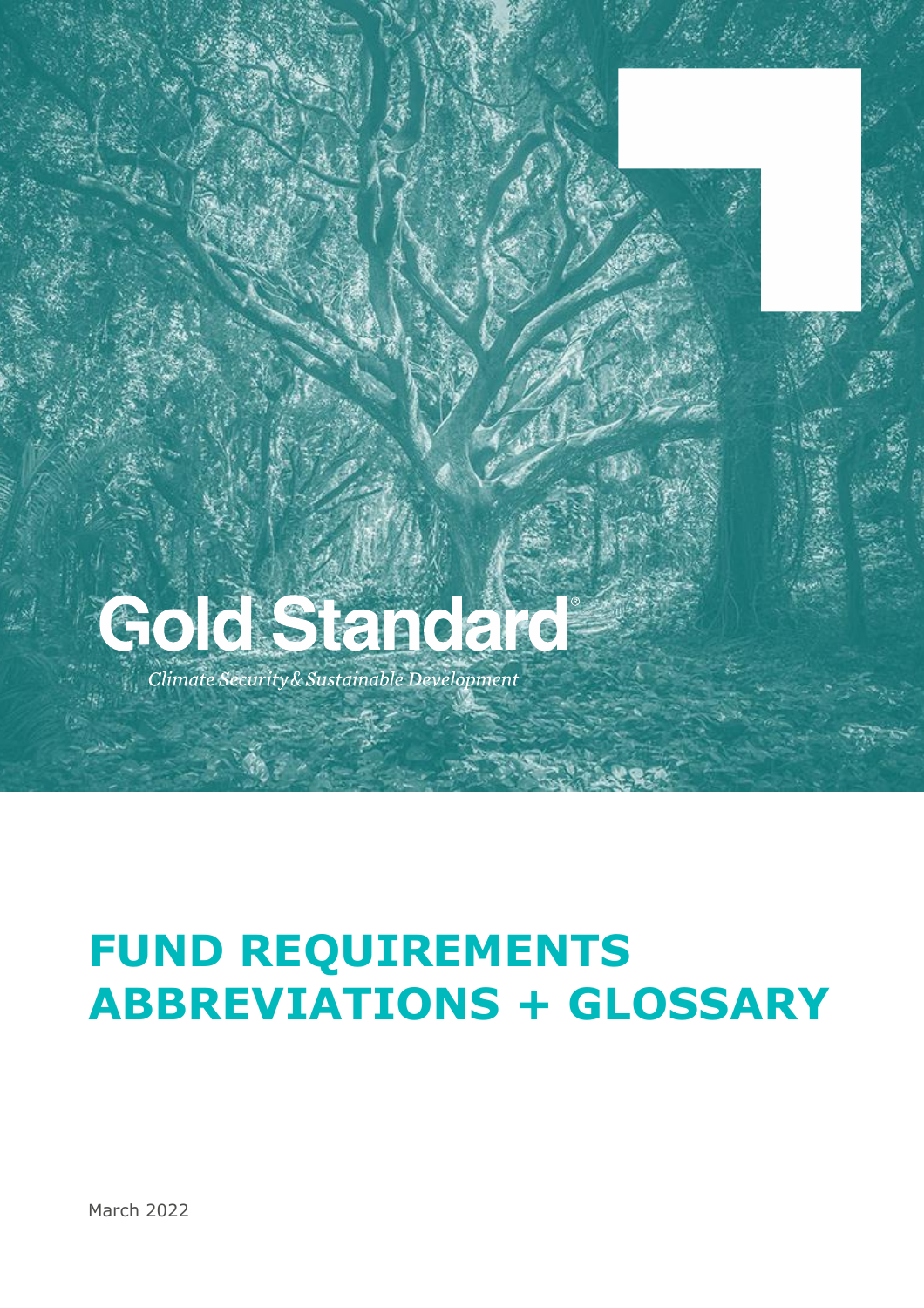## **1. ABBREVIATIONS**

| <b>ACRONYM</b> | <b>PHRASE</b>                                                     |
|----------------|-------------------------------------------------------------------|
| <b>ABC</b>     | Avoid, Benefit, Contribute                                        |
| <b>CEO</b>     | <b>Chief Executive Officer</b>                                    |
| <b>FM</b>      | <b>Fund Manager</b>                                               |
| <b>FPIC</b>    | Free, Prior and Informed Consent                                  |
| GS4GG          | Gold Standard for the Global Goals                                |
| <b>GSF</b>     | Gold Standard Foundation                                          |
| <b>IMP</b>     | <b>Impact Management Project</b>                                  |
| <b>ISEAL</b>   | International Social and Environmental Accreditation and Labeling |
| <b>SDG</b>     | Sustainable Development Goals                                     |
| <b>SFDR</b>    | Sustainable Finance Disclosure Regulation                         |
| <b>SRM</b>     | Solar radiation modification                                      |
| <b>TA</b>      | <b>Technical Assistance</b>                                       |
| <b>UNICEF</b>  | United Nations International Children's Emergency Fund            |

## **2. GLOSSARY**

| <b>TFRM</b>     | <b>DEFINITION</b>                                                                                                                                        |
|-----------------|----------------------------------------------------------------------------------------------------------------------------------------------------------|
| <b>Baseline</b> | Defined as the reasonable, conservative scenario that would exist<br>in the absence of the investment.                                                   |
| Certification   | The written assurance confirmation/communication that fulfilment<br>of specified requirements (in this case Fund Requirements) has<br>been demonstrated. |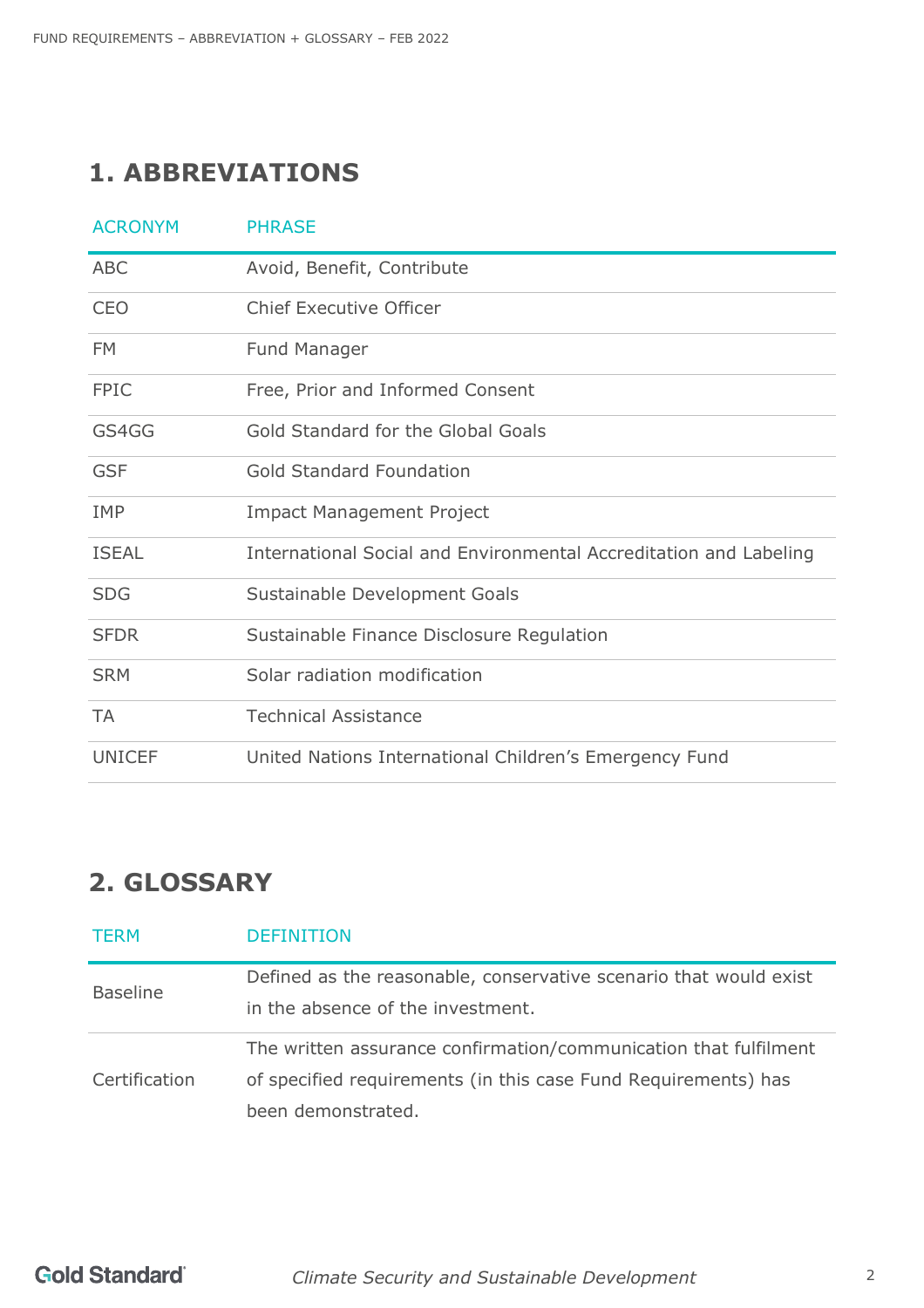| Climate Change<br>Adaptation | Taking action to prepare for and adjust to both the current effects<br>of climate change and the predicted impacts in the future.                                                                                                                                                                                                                                                                                                                                                                                                                                            |
|------------------------------|------------------------------------------------------------------------------------------------------------------------------------------------------------------------------------------------------------------------------------------------------------------------------------------------------------------------------------------------------------------------------------------------------------------------------------------------------------------------------------------------------------------------------------------------------------------------------|
| Credits                      | Tradable certificate or permit representing one tonne of carbon<br>dioxide or the equivalent amount of greenhouse gas (tCO2e)<br>reduced, saved or sequestered from the atmosphere.                                                                                                                                                                                                                                                                                                                                                                                          |
| Due diligence                | An investigation or audit of a potential investment to confirm all<br>facts, such as reviewing all financial records, plus anything else<br>deemed material. Due diligence refers to the care a reasonable<br>person should take before entering into an agreement or a financial<br>transaction with another party. When sellers perform a due<br>diligence analysis on buyers, items that may be considered are the<br>buyer's ability to purchase, as well as other elements that would<br>affect the acquired entity or the seller after the sale has been<br>completed. |
| Exit                         | When an investor decides to exit their stake in a company.                                                                                                                                                                                                                                                                                                                                                                                                                                                                                                                   |
| Fund Manager                 | A fund manager is responsible for implementing a fund's investing<br>strategy and managing its portfolio trading activities. A fund can be<br>managed by one person, by two people as co-managers, or by a<br>team of three or more people.                                                                                                                                                                                                                                                                                                                                  |
| Geo-engineering              | The deliberate and large-scale intervention in the Earth's climate<br>system.                                                                                                                                                                                                                                                                                                                                                                                                                                                                                                |
| Impact                       | Positive and negative, primary and secondary, long-term effects<br>produced by an intervention, directly or indirectly, intended or<br>unintended.                                                                                                                                                                                                                                                                                                                                                                                                                           |
| Impact<br>assessment         | Ex-post evaluation of the impact of an investment.                                                                                                                                                                                                                                                                                                                                                                                                                                                                                                                           |
| <b>Impact Fund</b>           | A fund whose goal is to implement investments that generate a<br>measurable, beneficial social and/or environmental <b>impact</b> , in<br>addition to a financial return.                                                                                                                                                                                                                                                                                                                                                                                                    |